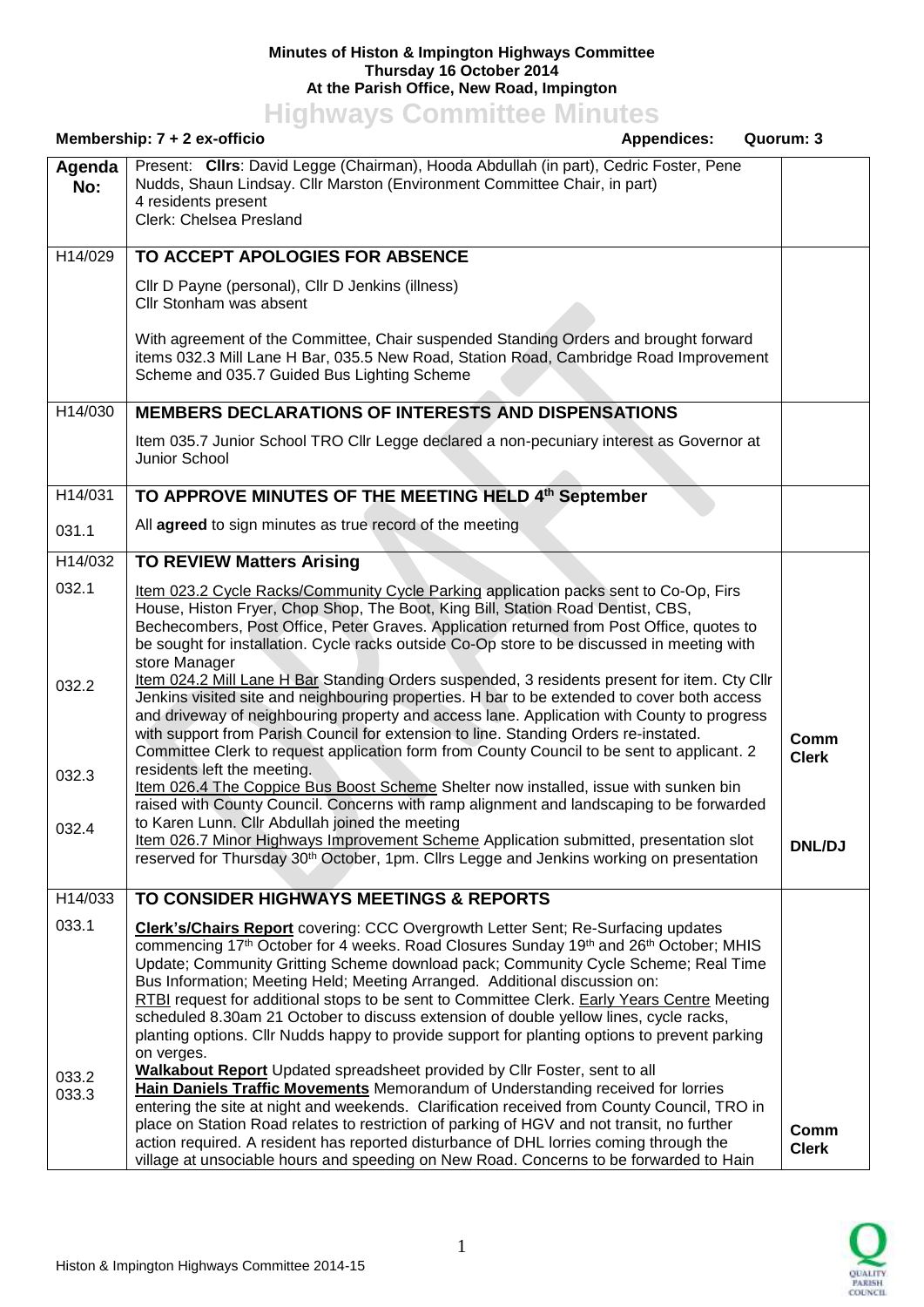|                  | Daniels, option for resident to take registration plates for direct complaint to haulage firm to<br>be expressed                                                                                                                                                                                                                                                                                                                                            |                      |
|------------------|-------------------------------------------------------------------------------------------------------------------------------------------------------------------------------------------------------------------------------------------------------------------------------------------------------------------------------------------------------------------------------------------------------------------------------------------------------------|----------------------|
| H14/034          | <b>CONSULTATIONS</b>                                                                                                                                                                                                                                                                                                                                                                                                                                        |                      |
| 034.1            | None received                                                                                                                                                                                                                                                                                                                                                                                                                                               |                      |
| H14/035          | <b>OTHER MATTERS and CORRESPONDENCE</b>                                                                                                                                                                                                                                                                                                                                                                                                                     |                      |
| 035.1            | <b>StAC Junction</b> amended plans received. Estimated cost £19,000 excluding any treatments<br>to Oak tree on island. Tree showing signs of stress and fungal infection. Suggestions raised<br>at on-site meeting not addressed in plans. Proposal to agree drawings in principle, with<br>minor amendments to be suggested covering: moving of centre white line and additional                                                                           |                      |
| 035.2<br>035.3   | kerb build out. Majority vote in favour to agree, Chair abstained from vote<br><b>B1049 Resurfacing covered in Clerks Report Item 033.1</b><br>Station Road/The Green Resurfacing timing of works to be clarified. Concerns sent to                                                                                                                                                                                                                         |                      |
| 035.4            | Head of Service for the Local Infrastructure & Streets Team<br>Bollards, The Green hit 3 October 2014 by Co-Op delivery vehicle. County to re-instate on<br>this occasion. Meeting with Co-Op store to be arranged                                                                                                                                                                                                                                          |                      |
| 035.5            | Red Cycle Areas boxes at each set of traffic light on the crossroads at The Green/Impington<br>Lane/B1049 - all in support, to be forwarded to Karen Lunn<br>Zebra Crossing, The Green Standing Orders suspended to allow Cllr Marston to speak.                                                                                                                                                                                                            | Comm<br><b>Clerk</b> |
| 035.6            | Plans provided from County Council (Appx 1) Additional discussion on:<br>Concerns of informal path being walked across The Green<br>Moving of notice board<br>$\overline{\phantom{a}}$<br>Low level fencing<br><b>Grass Crete</b>                                                                                                                                                                                                                           |                      |
|                  | Low impact signage<br>Confirmation received, cowls on beacons required. Standing Orders re-instated. After<br>lengthy discussion covering lack of due process followed by County Council, and the<br>sensitivity of this village conservation area, 3 for approval of plans, 1 against. Chair<br>abstained from vote.                                                                                                                                       |                      |
| 035.7            | <b>New Road, Station Road, Cambridge Road</b> Standing Orders suspended. Resident of New<br>Road present. Still in early stages, Karen Lunn to further project once resurfacing<br>commences at The Green. Resident highlighted need for co-ordination with IVC, Histon<br>Football Club, Spire Lea events, and alternative parking options in the village. 2 residents left<br>the meeting. Standing Orders re-instated                                    |                      |
| 035.8            | Guided Bus Lighting Standing Orders suspended to allow Cllr Marston to take part.<br>Column lighting along the busway north of A14 - Decision previously taken by Environment<br>Committee and rejected from a wildlife perspective and visual separation from the City.<br>Safety aspects considered, low level bollard lighting preferred by Highways Committee in<br>terms of safety and low environmental impact. Overgrowth covering solar studs to be | Comm                 |
| 035.9            | reported. Committee Clerk to inform Guided Busway Team. Cllr Marston left the meeting<br><b>Review of White Lines</b> any suggestions to be forwarded to Cllr Foster                                                                                                                                                                                                                                                                                        | <b>Clerk</b>         |
| 039.10<br>039.11 | Junior School TRO no update received, item for next agenda<br>20 MPH Village Scheme aspiration for Committee to look into scheme and possible<br>campaign group, excluding 'a' and 'b' roads. Survey or question on website/Facebook to be<br>posted. Update at next meeting                                                                                                                                                                                |                      |
| H14/036          | <b>OTHER CORRESPONDENCE</b>                                                                                                                                                                                                                                                                                                                                                                                                                                 |                      |
| 036.1            | Yellow Box Marking High Street Car Park – following request from resident. Agreed to<br>delegate to Committee Clerk research costings of marked arrows and yellow box options.<br>Update at next meeting. Any other suggestions to be forwarded to Committee Clerk                                                                                                                                                                                          |                      |
| 036.2            | 30MPH Wheelie Bin Stickers To agree expenditure of up to £400 for 1000 stickers for all<br>houses on Cottenham Road and Glebe Way - Proposed Cllr Dann. All in favour, Committee<br>Clerk to proceed with purchase, Enterprise Cars and Hain Daniels to be approached for<br>funding                                                                                                                                                                        |                      |
| 036.3            | <b>Other Correspondence</b><br>Enterprise Cars - Cllr Jenkins met with Manager following an incident with a delivery of new<br>vehicles at peak time. Deliveries temporarily suspended until better control with drivers can<br>be achieved                                                                                                                                                                                                                 |                      |
|                  | Double Yellow Lines - School Hill, in need of re-painting, to be forwarded to David Lines<br>(CCC                                                                                                                                                                                                                                                                                                                                                           |                      |